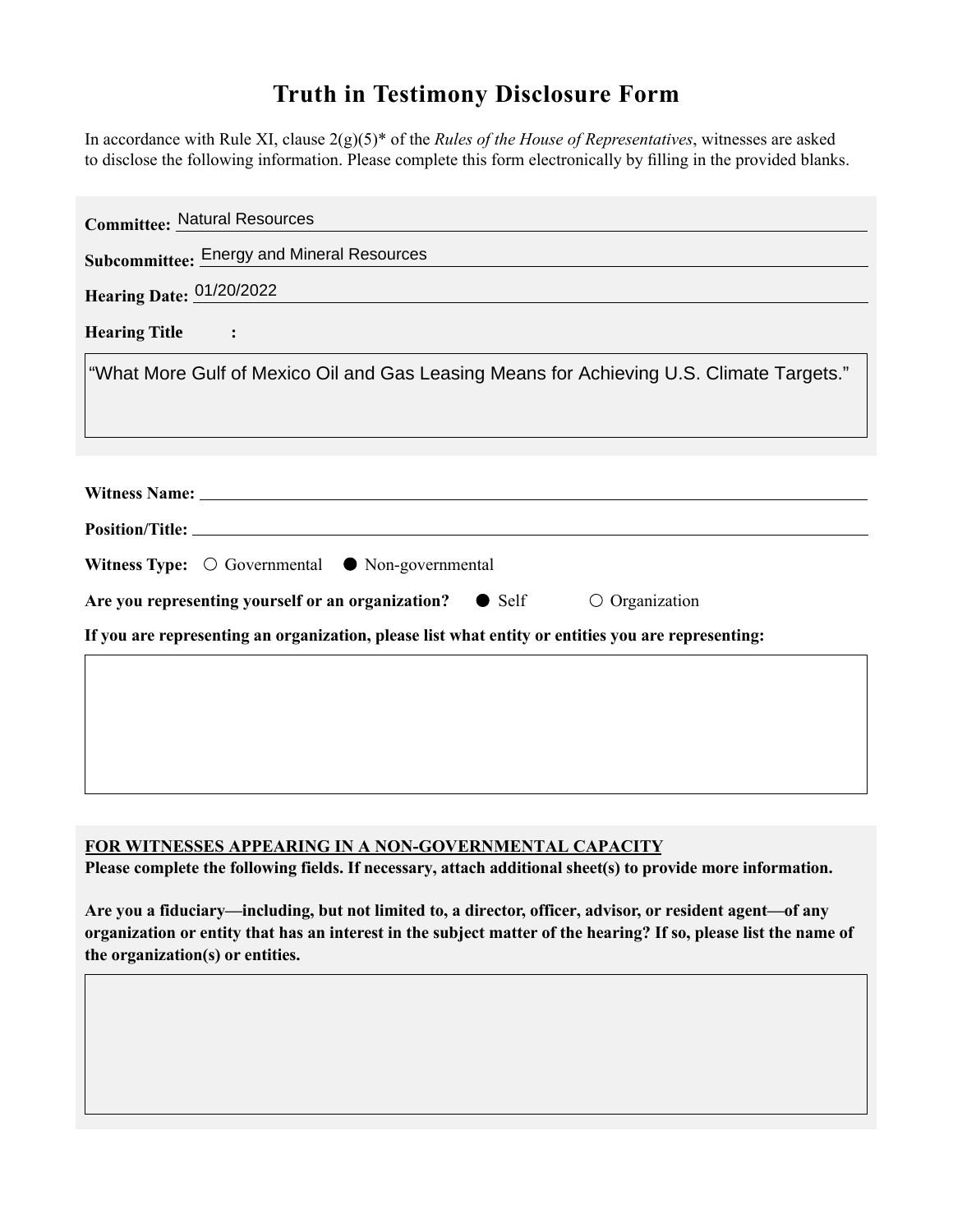**Please list any federal grants or contracts (including subgrants or subcontracts) related to the hearing's subject matter that you, the organization(s) you represent, or entities for which you serve as a fiduciary have received in the past thirty-six months from the date of the hearing. Include the source and amount of each grant or contract.** 

All USG funding is for work undertaken by the Energy Policy Research Foundation. These are not personal contracts.

2017, 2018, & 2019: US Dept of Energy, Assessments of Future of US LNG in the Asia Pacific Region. (Joint pro1ect with the Institute of Energy Economics Japan). \$50,000 per year for a total of \$150,000. 2021-2022: US Dept of Defense. Long-Term Global Energy Supply and Demand Models for Policy Formulation and National Defense. Contract value over two years is approximately \$617,000.

**Please list any contracts, grants, or payments originating with a foreign government and related to the hearing's subject that you, the organization(s) you represent, or entities for which you serve as a fiduciary have received in the past thirty-six months from the date of the hearing. Include the amount and country of origin of each contract or payment.** 

## **Please complete the following fields. If necessary, attach additional sheet(s) to provide more information.**

 $\exists$  I have attached a written statement of proposed testimony.

 $\subseteq$  I have attached my curriculum vitae or biography.

**\***Rule XI, clause 2(g)(5), of the U.S. House of Representatives provides:

(5)(A) Each committee shall, to the greatest extent practicable, require witnesses who appear before it to submit in advance written statements of proposed testimony and to limit their initial presentations to the committee to brief summaries thereof.

(B) In the case of a witness appearing in a non-governmental capacity, a written statement of proposed testimony shall include— (i) a curriculum vitae; (ii) a disclosure of any Federal grants or contracts, or contracts, grants, or payments originating with a foreign government, received during the past 36 months by the witness or by an entity represented by the witness and related to the subject matter of the hearing; and (iii) a disclosure of whether the witness is a fiduciary (including, but not limited to, a director, officer, advisor, or resident agent) of any organization or entity that has an interest in the subject matter of the hearing.

(C) The disclosure referred to in subdivision (B)(iii) shall include— (i) the amount and source of each Federal grant (or subgrant thereof) or contract (or subcontract thereof) related to the subject matter of the hearing; and (ii) the amount and country of origin of any payment or contract related to the subject matter of the hearing originating with a foreign government.

(D) Such statements, with appropriate redactions to protect the privacy or security of the witness, shall be made publicly available in electronic form 24 hours before the witness appears to the extent practicable, but not later than one day after the witness appears.

Natural Resources